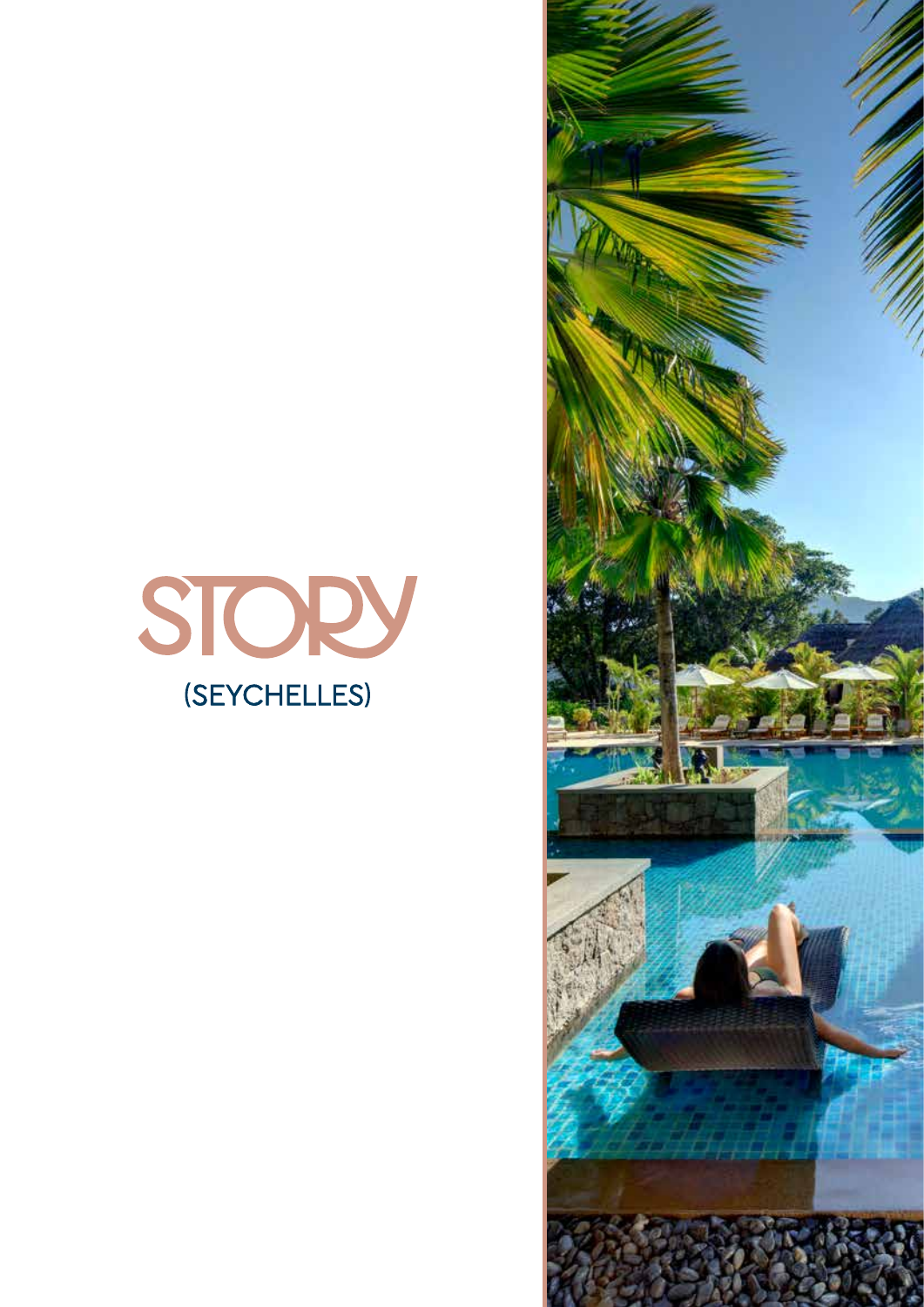



84 Suites 16 Private Villas 25m outdoor swimming pool Natural lagoon and tranquil gardens 7 dining experiences Sesel Spa 24hr Gym Kids Club

Proud member of STORY Hotels & Resorts, STORY (Seychelles) is the ideal destination for a privileged clientele, seeking an unparalleled experience in Seychelles. Experience a new world of luxury on the tranquil paradise island of Mahé. Infused with the essence of the Seychelles, our splendid boutique beach resort awaits you.

# LOCATION



#### Bel Ombre Road, PO Box 1626, Mahé, Seychelles story.seychelles@story-hotels.com Tel: +248 438 7000 **www.story-seychelles.com**

**Seychelles International Airport:**  13,5 km - 30 minutes

**City of Victoria :** 5 km - 15 minutes  $\bigoplus$ 

**The Botanical Garden, Mont Fleuri:** 5.5km - 18 minutes

**Anse Major Nature Trail, Bel Ombre:** 6.4km - 45 minutes  $\mathring{N}$ 

**National Museum of History, Victoria:** 5km - 15 minutes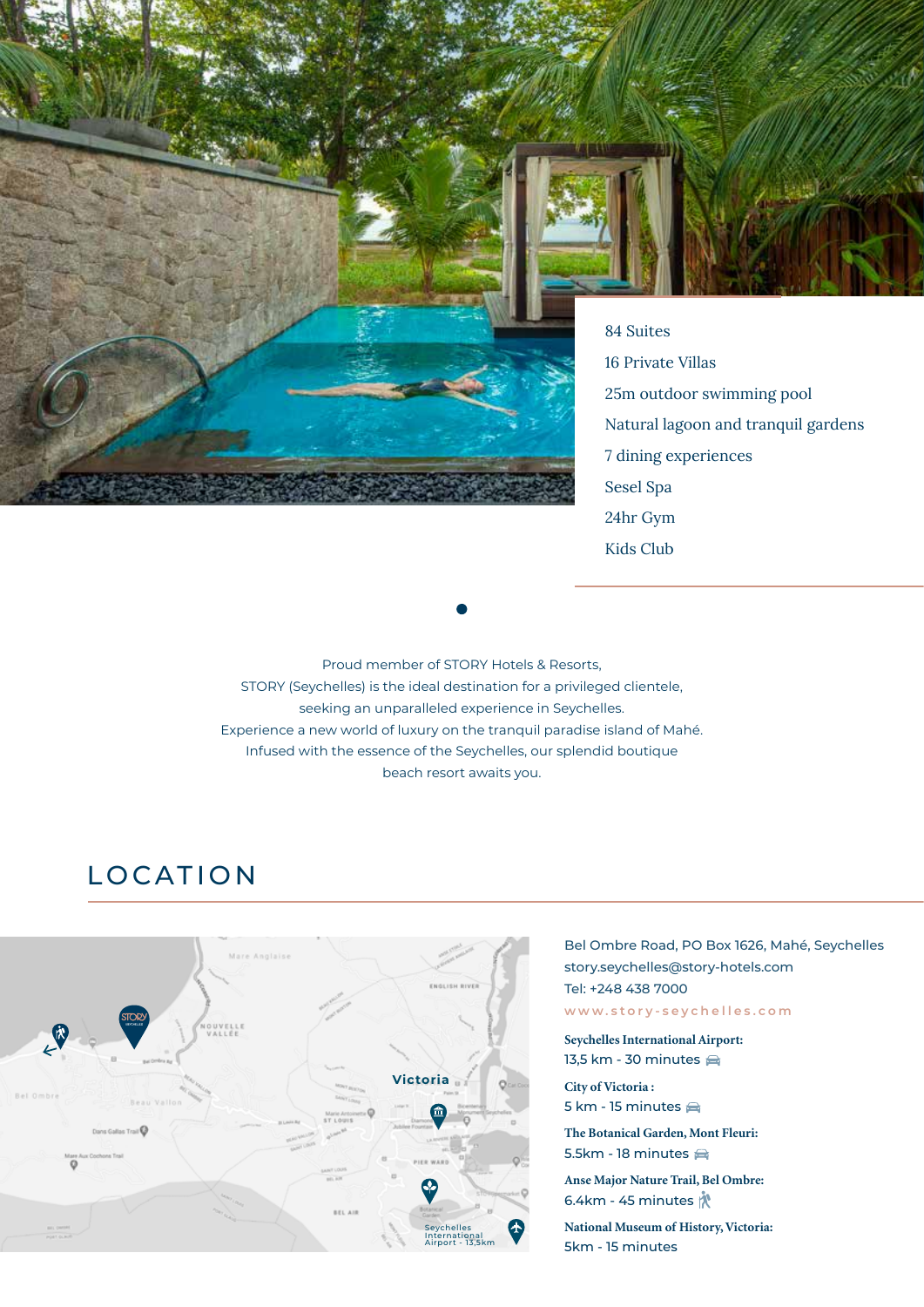## ACCOMMODATION

The hotel offers 100 units including 84 suites and 16 private villas.

| <b>KING JUNIOR SUITE</b>        | 42 | 55sqm  |
|---------------------------------|----|--------|
| <b>TWIN JUNIOR SUITE</b>        | 4  | 55sgm  |
| <b>KING GARDEN JUNIOR SUITE</b> | 28 | 55sqm  |
| <b>TWIN GARDEN JUNIOR SUITE</b> | 10 | 55sgm  |
| <b>BEACH POOL VILLA</b>         | 74 | 150sqm |
| <b>GRAND BEACH POOL VILLA</b>   |    |        |



Combining technology and comfort, our rooms, suites and villas offer:

- Writing desk and chair
- Outside terrace or balcony overlooking the gardens
- **In-room safe deposit box**
- **Bluetooth Sound System**

Offers exotic indulgences within five treatment rooms, two dedicated couples suites, a Vichy Hydrotherapy room and a beauty salon for hair styling, manicures, pedicures and

waxing.

- Bathroom with separate bathtub and shower, hairdryer, and toiletries
- In-room dining from 7am 12am
- Nespresso coffee machines (villas)
- Bathrobe and slippers
- **•** Individually controlled air-conditioning
- 42" TV with satellite
- High-speed Wi-Fi Internet access
- Mini-bar
- Coffee / tea-making facilities
- VIP welcome amenities on arrival

## RELAXATION



Is equipped with state-of-the-art life fitness cardio equipment and free weights. Personal trainer are always on hand for private consultation. Open 24h/day. Yoga, pilates, aquaexercises and snorkelling trails are organised by our recreation team.



#### Sesel Spa The Gym The Gym Treetops Kid's Club

Present a world of exploration and fun for the little ones under the care of a team of professionals, who also arrange fun-filled activities for children from 3 to 12 years old. Open everyday from 9am to 6pm.